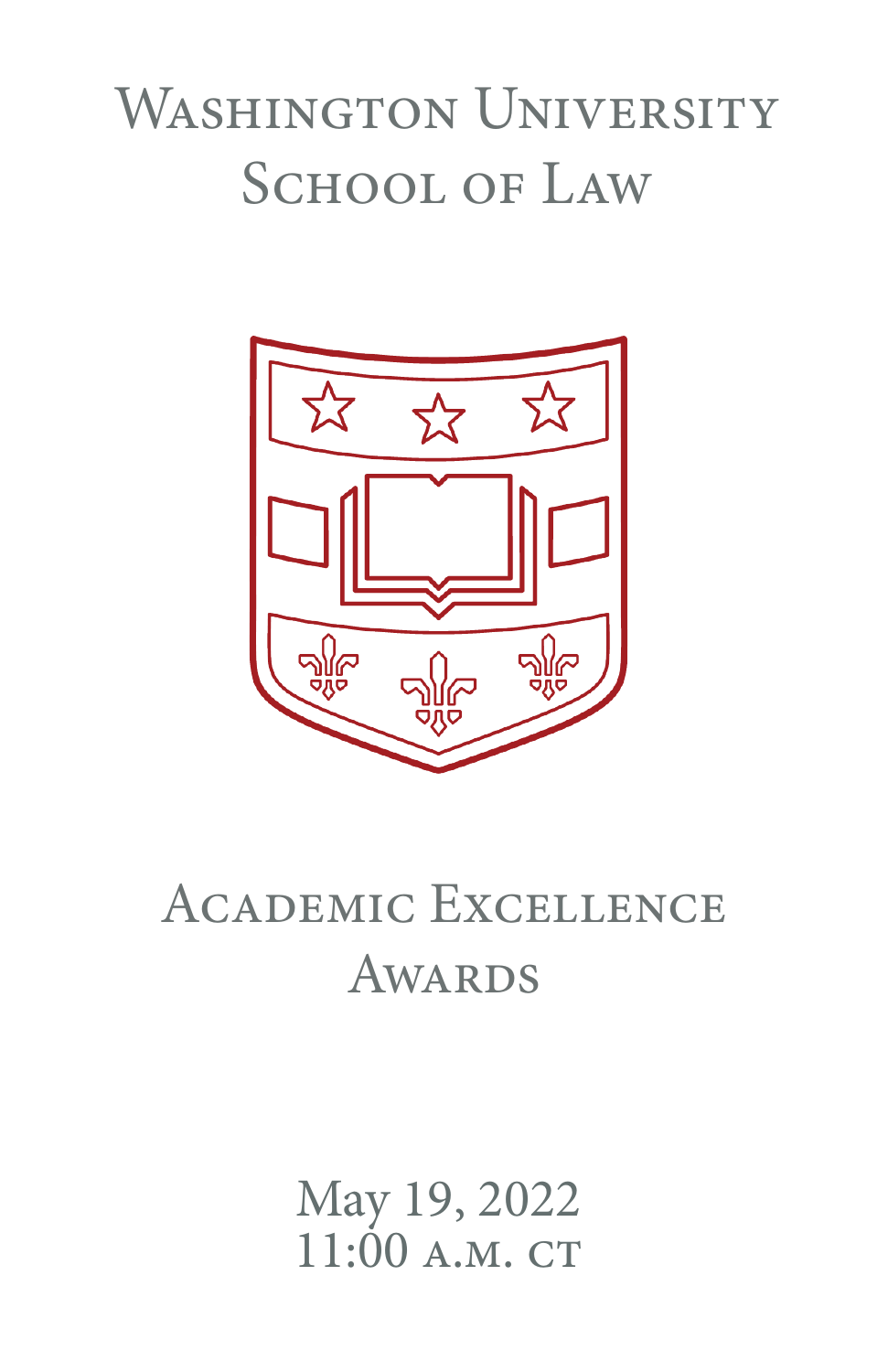PROGRAM To begin at 11:00 A.M. CT

# Welcome Dean Russell K. Osgood

### Introductory Remarks Vice Dean Peggie Smith

## Honorary Order of the Coif Remarks Christine A. Ryan

#### Presentation of Awards Associate Dean Elizabeth Walsh

Closing Remarks Vice Dean Peggie Smith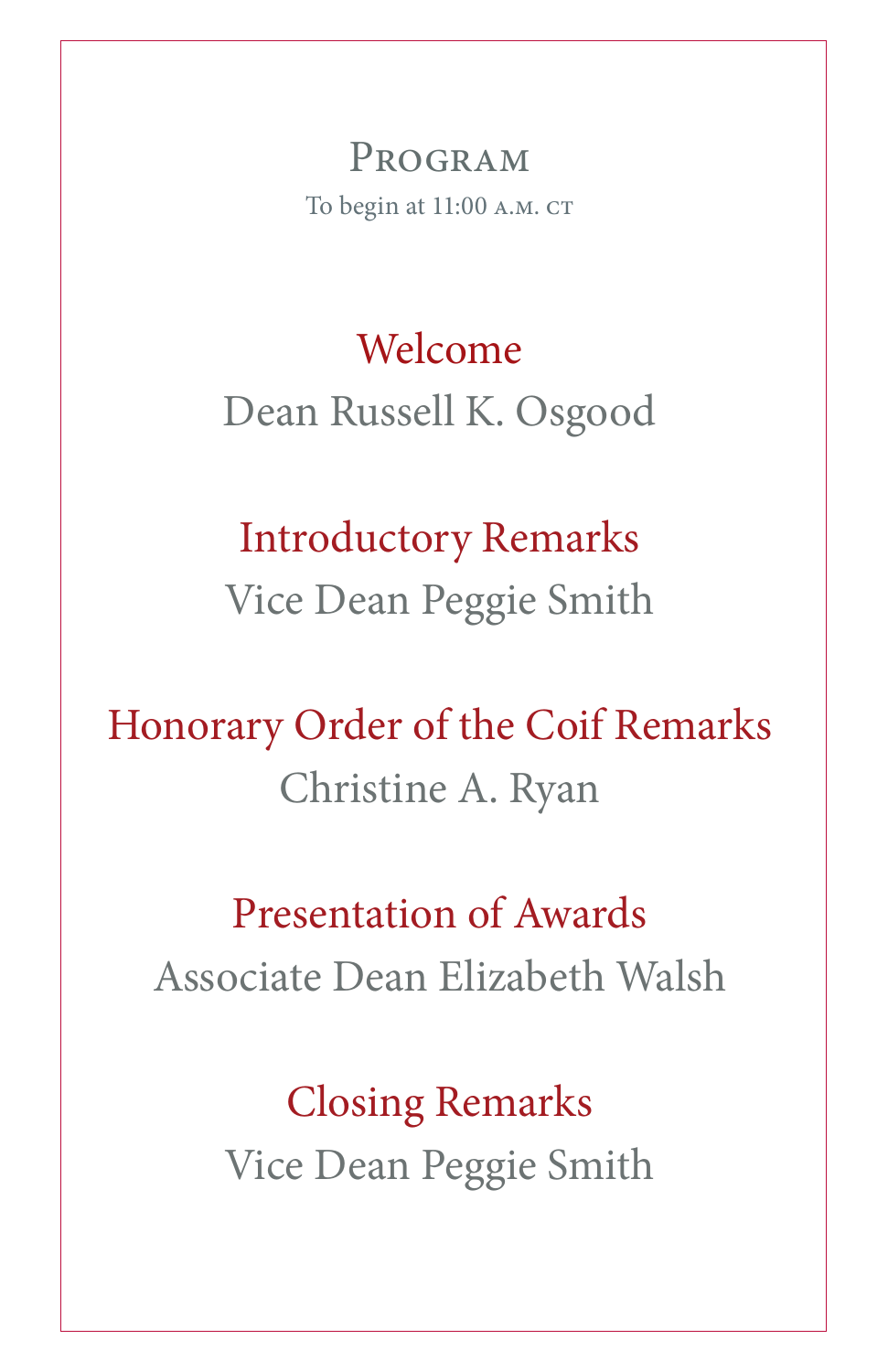#### AWARD RECIPIENTS

Samantha M. Adams Esam Kadum Al-Shareffi Calvin D. Bill Tess Severin Butler Joseph Chung Samra Cordic Bailey Kathleen Crawford Kyle J. Davis Madeleine Denny Philip Alexander Eckert Rae Lynn Ensor Benjamin McCaffrey Fischer Victoria St Jean Landon J. Francois Katherine Elizabeth Griffin Nathaniel J. Hall Noah J. Halpern Jordan G. Hoffman Joshua David Horowitz Alec Jessar

Korbin William Keller Maya Kieffer Paul Richard Luhmann Adeline M. Miller Harry J. Naftalowitz Corbin M. Robinson Samantha E. Rohloff Sam Rouse Laurel Scott Rebecca C. Searle Robert H. Smith Andrew M. Stautz Andrew R. Stubbs Theodore Andrew Van Beek Michael Vangel Nathaniel R. Wallace Connor James Wheeler Abbey S. Widick